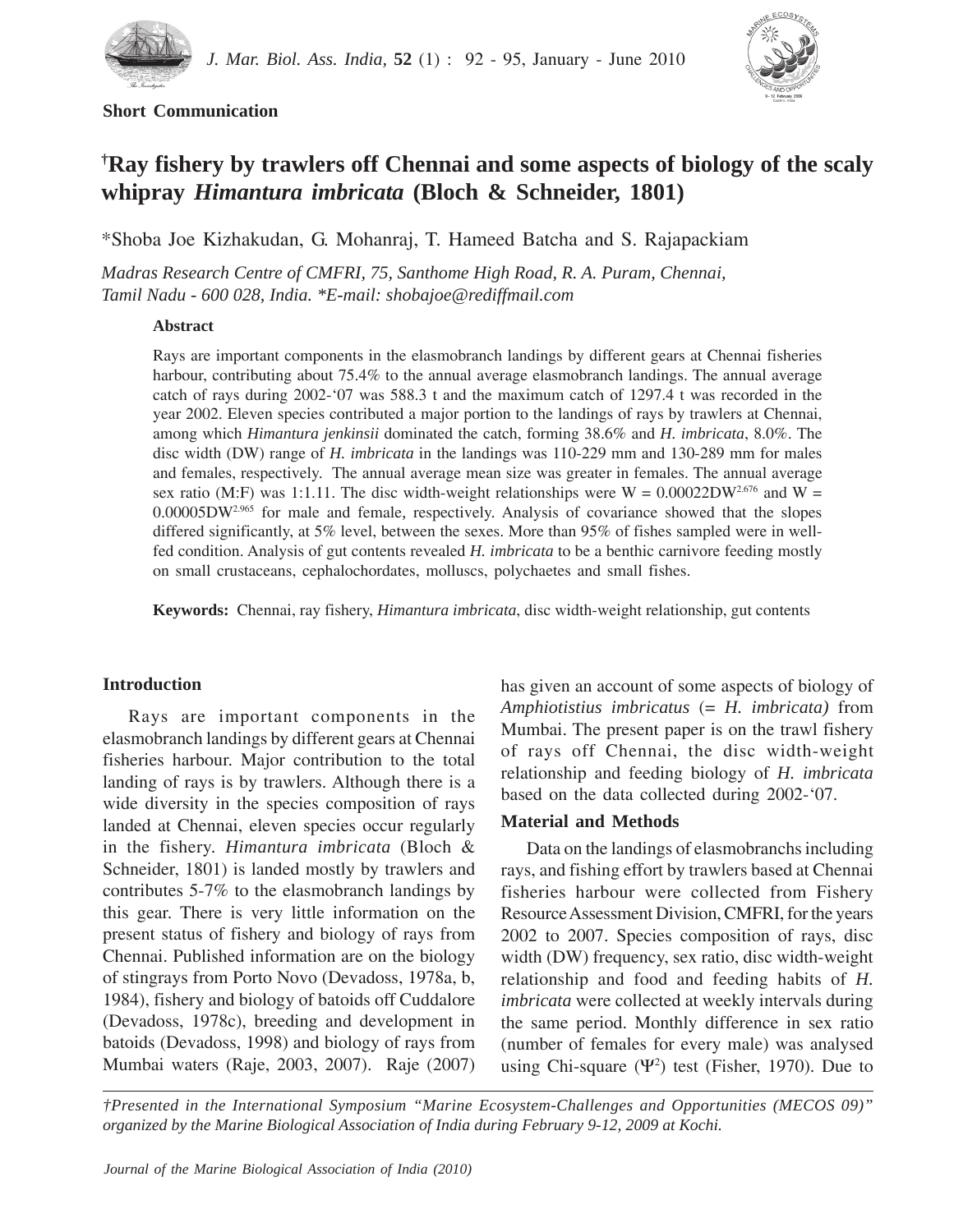ban on trawling from  $15<sup>th</sup>$  April to  $31<sup>st</sup>$  May every year, no data could be obtained for the month of May. The number of specimens examined was 2274, of which 1079 were males and 1195 were females. The disc width  $(nm)$  – weight  $(g)$  relationship for males and females was estimated separately by regression after logarithmic transformation and the equality of the two regression lines was tested by Analysis of Covariance (Snedecor, 1961). Feeding condition was noted from the degree of fullness of gut and classified as empty (E), trace (T), quarter full  $(Q)$ , half full  $(H)$ , three-fourth full  $(TH)$ , full  $(F)$ and gorged (G). The gut contents were identified and ranked according to the number of guts (in percentage) in which each item was encountered.

#### **Results and Discussion**

*Fishery:* Elasmobranchs formed 4.1% of the annual average trawl landings at Chennai fisheries harbour during the period 2002-2007. The annual average landing of elasmobranchs during this period was 779.8 t and the maximum catch of 1644 t was recorded in the year 2002 (Table 1). Rays contributed 75.4% to the elasmobranch landings. The annual average catch of rays during the period was 588.3 t and the maximum catch of 1297.4 t was recorded in the year 2002. The catch rate for rays ranged from 0.70 kg/h to 1.24 kg/h with an average of 0.94 kg/h.

*Species composition:* The major species that contributed to the landings of rays by trawlers at Chennai during the period 2002-2007 were: *Himantura jenkinsii* (Annandale, 1909), *H. imbricata, H. bleekeri* (Byth, 1861), *H*. *uarnak* (Forsskal, 1775), *Hypolophus sephen* (Forsskal, 1775), *Dasyatis kuhlii* (Muller and Henle, 1841), *D. alcockii* (Annandale, 1905), *Gymnura poecilura* (Shaw, 1804), *Aetobatus narinari* (Euphrasen, 1790), *Rhinoptera javanica* (Muller and Henle, 1841) and *Mobula diabolus* (Shaw, 1804). These eleven species together formed about 97.2% of the rays landed. *H. jenkinsii* dominated the catch forming 38.6%. *R. javanica*, *M. diabolus* and *H. imbricata* formed 12.7%, 12.5% and 8.0% of the catch, respectively (Fig. 1).



Fig. 1. Species composition  $(\%)$  of rays landed by trawlers at Chennai during 2002-2007

*Disc width composition of H. imbricata***:** The disc width range of *H. imbricata* in the trawl landings at Chennai during the period 2002-07 was 110-229 mm and 130-289 mm for males and females, respectively. The annual average disc width composition (Table 2) showed that males were dominant in smaller ranges while females were dominant in larger ranges. The annual average mean size was greater in females (193.0 mm) than in males (178.9 mm). The mean size of females remained higher in all the months (Fig. 2). The maximum reported size for this species (male/ unsexed) was 250 mm (Froese and Pauly, 2009). Raje (2007) reported the disc width range of males and females of *H. imbricata* from Mumbai as 140- 340 mm and 130-360 mm, respectively. In the present study, the minimum DW recorded were 110 mm for males and 133 mm for females; and the maximum DW recorded were 226 mm for males and 281 mm for females.

Table 1. Annual catch and effort of elasmobranchs and rays landed by trawlers at Chennai during 2002-2007

| Parameters                    | 2002   | 2003  | 2004  | 2005  | 2006  | 2007  | Total  | Average |
|-------------------------------|--------|-------|-------|-------|-------|-------|--------|---------|
| Actual fishing hours ('000 h) | 1047.3 | 912.1 | 525.8 | 326.4 | 499.4 | 457   | 3768.0 | 628     |
| Elasmobranchs (t)             | 1644.1 | 956.5 | 488.8 | 493.8 | 534.6 | 561.3 | 4679.1 | 779.9   |
| Rays $(t)$                    | 1297.4 | 694.8 | 369.6 | 367.5 | 377.5 | 423   | 3529.8 | 588.3   |
| % of rays in elasmobranchs    | 78.9   | 72.6  | 75.6  | 74.4  | 70.6  | 75.4  | 75.4   | 75.4    |
| Catch rate of rays $(kg/h)$   | 1.24   | 0.76  | 0.70  | 1.13  | 0.76  | 0.93  | 0.94   | 0.94    |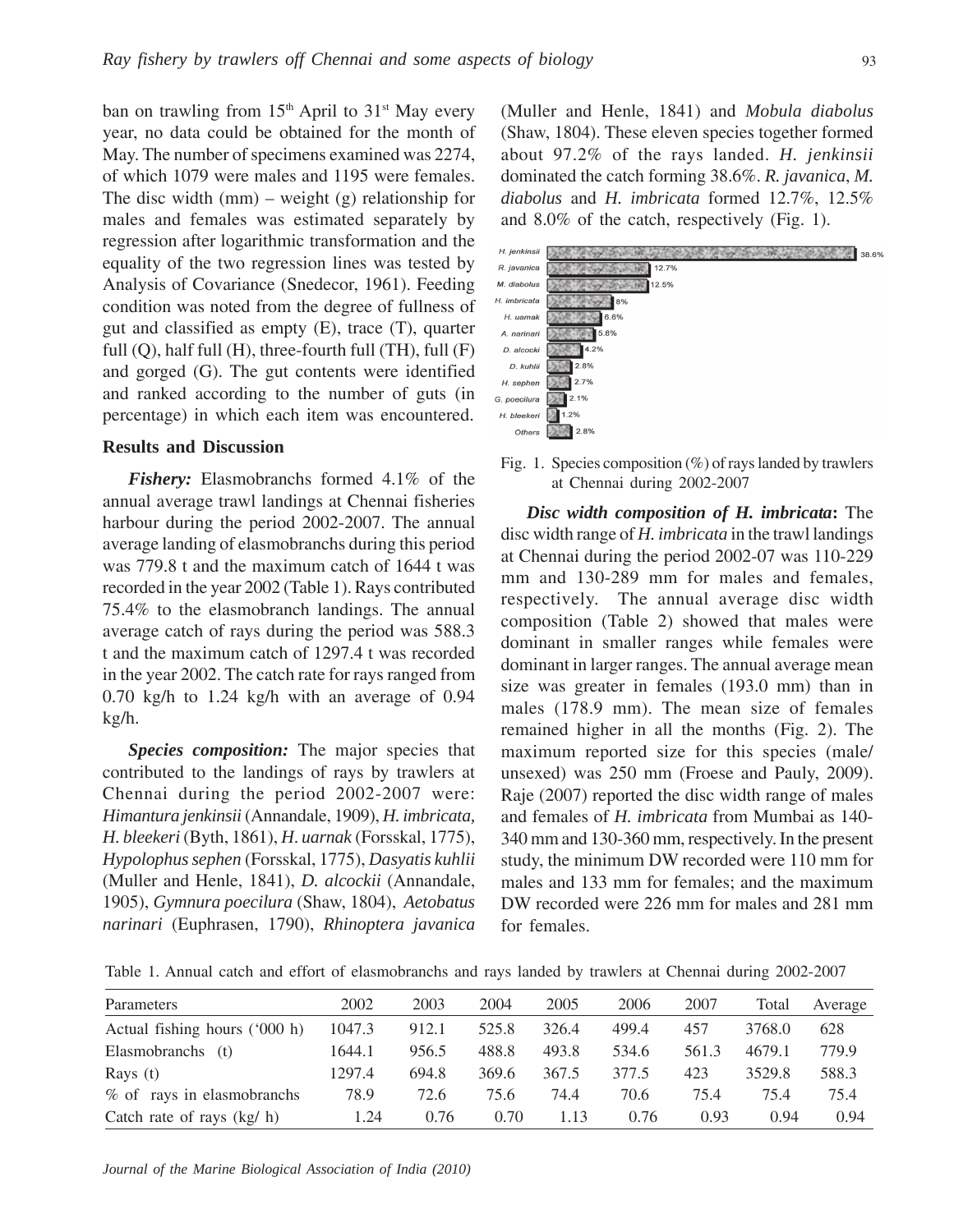Table 2. Annual average disc width (DW) distribution (in percentage) of male and female *H. imbricata* during 2002-07

| $DW$ (mm)    | Male           | Female         |
|--------------|----------------|----------------|
| 110-119      | 100            | 0              |
| 120-129      | 100            | $\overline{0}$ |
| 130-139      | 35.3           | 64.7           |
| 140-149      | 53.8           | 46.2           |
| 150-159      | 41.5           | 58.5           |
| 160-169      | 70.3           | 29.7           |
| 170-179      | 62.6           | 37.4           |
| 180-189      | 62.3           | 37.7           |
| 190-199      | 44.6           | 55.4           |
| 200-209      | 31.6           | 68.4           |
| 210-219      | 18.8           | 81.2           |
| 220-229      | 1.8            | 98.2           |
| 230-239      | $\overline{0}$ | 100            |
| 240-249      | $\overline{0}$ | 100            |
| 250-259      | $\overline{0}$ | 100            |
| 260-269      | $\overline{0}$ | 100            |
| 270-279      | 0              | $\Omega$       |
| 280-289      | 0              | 100            |
| Mean DW (mm) | 178.9          | 193.0          |



Fig. 2. Monthly mean size (DW, mm) of *H. imbricata* landed by trawlers at Chennai during 2002-07

*Sex ratio***:** The annual average sex (M:F) ratio for the period 2002-07 was 1:1.11 (Table 3). The annual sex ratio did not show significant variation between the years. However, the monthly sex ratio showed significant variation from homogenous distribution of sexes at  $\alpha = 0.05$  in September, October and December (Table 4). Females dominated the catches in most of the months. While Devadoss (1978b) reported a sex ratio of 1.05 male:1 female in *Dasyais imbricatus* (=*H. imbricata)* off Porto Novo, Raje (2007) reported the sex ratio as 1 male:1.4 female off Mumbai, and found the sex ratio significantly different in February, April and November, with preponderance of females.

Table 3. Annual sex ratio of *H. imbricata* landed by trawlers at Chennai; 'n' refers to number of specimen examined

| Year   | n    | Male<br>$(\%)$ | Female<br>$(\%)$ | Sex ratio<br>(M:F) |
|--------|------|----------------|------------------|--------------------|
| 2002   | 332  | 48.5           | 51.5             | 1:1.06             |
| 2003   | 501  | 48.3           | 51.7             | 1:1.07             |
| 2004   | 352  | 46.1           | 53.9             | 1:1.17             |
| 2005   | 448  | 45.5           | 54.5             | 1:1.2              |
| 2006   | 381  | 45.4           | 54.6             | 1:1.2              |
| 2007   | 260  | 52.6           | 47.4             | 1:0.9              |
| Pooled | 2274 | 47.5           | 52.5             | 1:1.11             |

Table 4. Chi-square values for monthly sex ratio in *H. imbricata* landed by trawlers at Chennai (average for the period 2002-07)

|           | Male   | Female         | Chi-square |
|-----------|--------|----------------|------------|
|           | $(\%)$ | (%)            | value      |
| January   | 45.6   | 54.4           | 0.620      |
| February  | 72.2   | 27.8           | 3.556      |
| March     | 45.7   | 54.3           | 0.257      |
| April     | 50.6   | 49.4           | 0.013      |
| May       |        | No observation |            |
| June      | 50     | 50             | 0.000      |
| July      | 54.5   | 45.5           | 2.058      |
| August    | 43     | 57             | 2.674      |
| September | 37.8   | 62.2           | 4.378**    |
| October   | 35.5   | 64.5           | 7.838**    |
| November  | 57.3   | 42.7           | 2.042      |
| December  | 36.1   | 63.9           | $7.515**$  |

\*\*Significant ( $\alpha$  =0.05)

*DW relationship***:** The DW-weight relationships (Fig. 3) for male and female *H. imbricata* were as follows:

Males : W =  $0.00022$  DW  $^{2.676}$  ( $r = 0.933$ ) Females :  $W = 0.00005$  DW <sup>2.965</sup> ( $r = 0.936$ )

Analysis of covariance showed that the slopes differed significantly between the sexes ( $\alpha$ = 0.05). Devadoss (1984) reported difference between the slopes in the DW-weight relationship of male and female *H. imbricata* from Porto Novo, and mentioned that the exponent is greater in females.